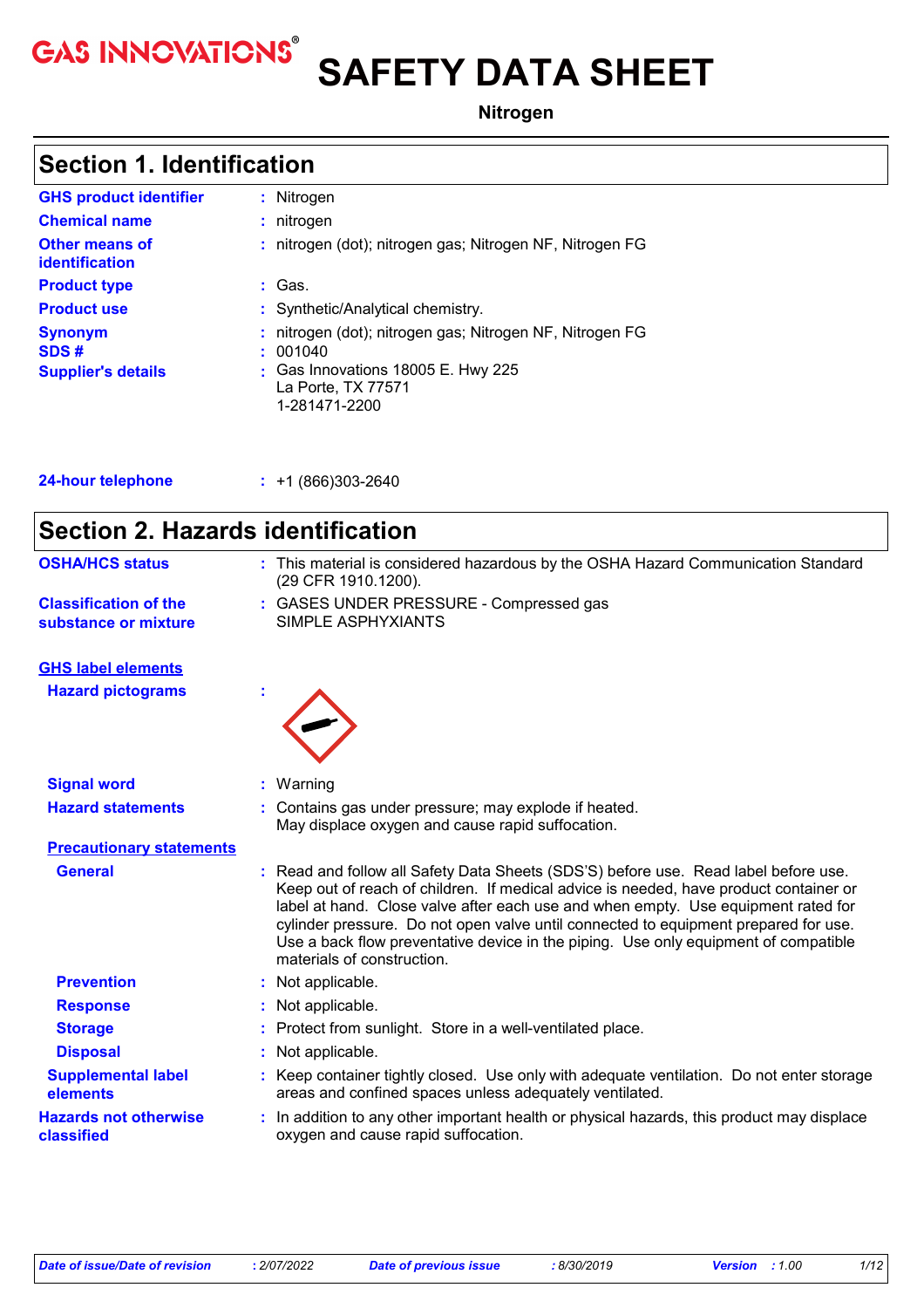# **Section 3. Composition/information on ingredients**

| <b>Substance/mixture</b>                       | : Substance                                              |
|------------------------------------------------|----------------------------------------------------------|
| <b>Chemical name</b>                           | : nitrogen                                               |
| <b>Other means of</b><br><i>identification</i> | : nitrogen (dot); nitrogen gas; Nitrogen NF, Nitrogen FG |
| <b>Product code</b>                            | : 001040                                                 |

### **CAS number/other identifiers**

*Nitrogen*

| <b>Ingredient name</b> | $\frac{9}{6}$ | <b>CAS number</b> |
|------------------------|---------------|-------------------|
| Nitrogen               | 100           | 7727-37-9         |

Any concentration shown as a range is to protect confidentiality or is due to batch variation.

**There are no additional ingredients present which, within the current knowledge of the supplier and in the concentrations applicable, are classified as hazardous to health or the environment and hence require reporting in this section.**

**Occupational exposure limits, if available, are listed in Section 8.**

# **Section 4. First aid measures**

| <b>Description of necessary first aid measures</b> |                                                                                                                                                                                                                                                                                                                                                                                                                                                                                                                                                                                                                                                                                                                                                                                                                                                                                                               |
|----------------------------------------------------|---------------------------------------------------------------------------------------------------------------------------------------------------------------------------------------------------------------------------------------------------------------------------------------------------------------------------------------------------------------------------------------------------------------------------------------------------------------------------------------------------------------------------------------------------------------------------------------------------------------------------------------------------------------------------------------------------------------------------------------------------------------------------------------------------------------------------------------------------------------------------------------------------------------|
| <b>Eye contact</b>                                 | : Immediately flush eyes with plenty of water, occasionally lifting the upper and lower<br>eyelids. Check for and remove any contact lenses. Continue to rinse for at least 10<br>minutes. Get medical attention if irritation occurs.                                                                                                                                                                                                                                                                                                                                                                                                                                                                                                                                                                                                                                                                        |
| <b>Inhalation</b>                                  | : Remove victim to fresh air and keep at rest in a position comfortable for breathing. If it<br>is suspected that fumes are still present, the rescuer should wear an appropriate mask<br>or self-contained breathing apparatus. If not breathing, if breathing is irregular or if<br>respiratory arrest occurs, provide artificial respiration or oxygen by trained personnel. It<br>may be dangerous to the person providing aid to give mouth-to-mouth resuscitation.<br>Get medical attention if adverse health effects persist or are severe. If unconscious,<br>place in recovery position and get medical attention immediately. Maintain an open<br>airway. Loosen tight clothing such as a collar, tie, belt or waistband. In case of<br>inhalation of decomposition products in a fire, symptoms may be delayed. The exposed<br>person may need to be kept under medical surveillance for 48 hours. |
| <b>Skin contact</b>                                | : Flush contaminated skin with plenty of water. Remove contaminated clothing and<br>shoes. Get medical attention if symptoms occur. Wash clothing before reuse. Clean<br>shoes thoroughly before reuse.                                                                                                                                                                                                                                                                                                                                                                                                                                                                                                                                                                                                                                                                                                       |
| <b>Ingestion</b>                                   | : As this product is a gas, refer to the inhalation section.                                                                                                                                                                                                                                                                                                                                                                                                                                                                                                                                                                                                                                                                                                                                                                                                                                                  |

# **Most important symptoms/effects, acute and delayed**

| <b>Potential acute health effects</b> |                                                                                                          |
|---------------------------------------|----------------------------------------------------------------------------------------------------------|
| <b>Eye contact</b>                    | : Contact with rapidly expanding gas may cause burns or frostbite.                                       |
| <b>Inhalation</b>                     | : At very high concentrations, can displace the normal air and cause suffocation from lack<br>of oxygen. |
| <b>Skin contact</b>                   | : Contact with rapidly expanding gas may cause burns or frostbite.                                       |
| <b>Frostbite</b>                      | : Try to warm up the frozen tissues and seek medical attention.                                          |
| <b>Ingestion</b>                      | : As this product is a gas, refer to the inhalation section.                                             |
| <b>Over-exposure signs/symptoms</b>   |                                                                                                          |
| <b>Eye contact</b>                    | : No specific data.                                                                                      |
| <b>Inhalation</b>                     | : No specific data.                                                                                      |
| <b>Skin contact</b>                   | : No specific data.                                                                                      |
| <b>Ingestion</b>                      | : No specific data.                                                                                      |

# **Indication of immediate medical attention and special treatment needed, if necessary**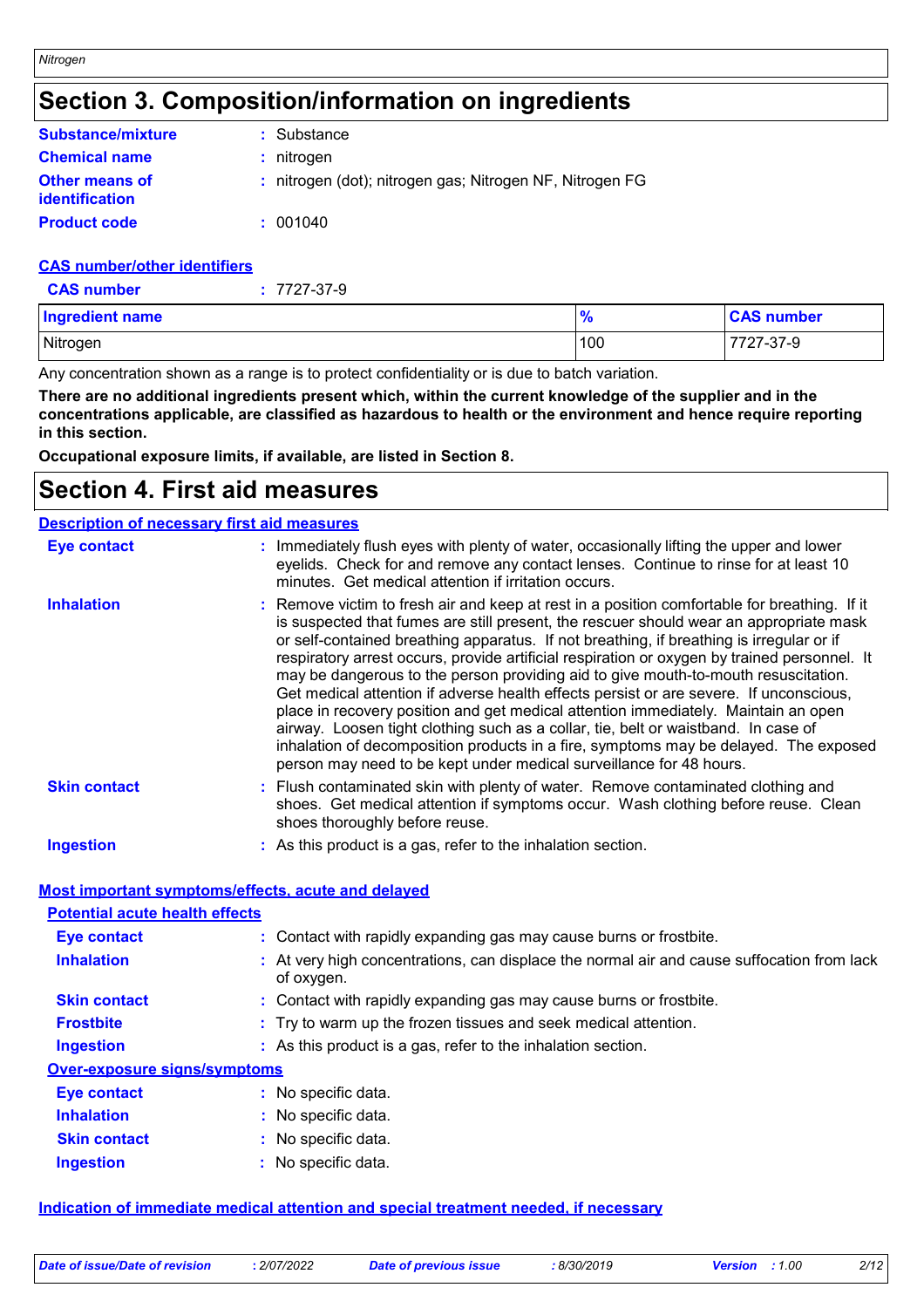# **Section 4. First aid measures**

| <b>Notes to physician</b>         | : In case of inhalation of decomposition products in a fire, symptoms may be delayed.<br>The exposed person may need to be kept under medical surveillance for 48 hours.                                                                                                                                                |
|-----------------------------------|-------------------------------------------------------------------------------------------------------------------------------------------------------------------------------------------------------------------------------------------------------------------------------------------------------------------------|
| <b>Specific treatments</b>        | : No specific treatment.                                                                                                                                                                                                                                                                                                |
| <b>Protection of first-aiders</b> | : No action shall be taken involving any personal risk or without suitable training. If it is<br>suspected that fumes are still present, the rescuer should wear an appropriate mask or<br>self-contained breathing apparatus. It may be dangerous to the person providing aid to<br>give mouth-to-mouth resuscitation. |

### **See toxicological information (Section 11)**

# **Section 5. Fire-fighting measures**

| <b>Extinguishing media</b>                               |                                                                                                                                                                                                                                                                                                                                                                                    |
|----------------------------------------------------------|------------------------------------------------------------------------------------------------------------------------------------------------------------------------------------------------------------------------------------------------------------------------------------------------------------------------------------------------------------------------------------|
| <b>Suitable extinguishing</b><br>media                   | : Use an extinguishing agent suitable for the surrounding fire.                                                                                                                                                                                                                                                                                                                    |
| <b>Unsuitable extinguishing</b><br>media                 | $:$ None known.                                                                                                                                                                                                                                                                                                                                                                    |
| <b>Specific hazards arising</b><br>from the chemical     | : Contains gas under pressure. In a fire or if heated, a pressure increase will occur and<br>the container may burst or explode.                                                                                                                                                                                                                                                   |
| <b>Hazardous thermal</b><br>decomposition products       | Decomposition products may include the following materials:<br>nitrogen oxides                                                                                                                                                                                                                                                                                                     |
| <b>Special protective actions</b><br>for fire-fighters   | Promptly isolate the scene by removing all persons from the vicinity of the incident if<br>there is a fire. No action shall be taken involving any personal risk or without suitable<br>training. Contact supplier immediately for specialist advice. Move containers from fire<br>area if this can be done without risk. Use water spray to keep fire-exposed containers<br>cool. |
| <b>Special protective</b><br>equipment for fire-fighters | Fire-fighters should wear appropriate protective equipment and self-contained breathing<br>apparatus (SCBA) with a full face-piece operated in positive pressure mode.                                                                                                                                                                                                             |

# **Section 6. Accidental release measures**

| <b>Personal precautions, protective equipment and emergency procedures</b> |  |                                                                                                                                                                                                                                                                                                                                                         |  |  |
|----------------------------------------------------------------------------|--|---------------------------------------------------------------------------------------------------------------------------------------------------------------------------------------------------------------------------------------------------------------------------------------------------------------------------------------------------------|--|--|
| For non-emergency<br>personnel                                             |  | : No action shall be taken involving any personal risk or without suitable training.<br>Evacuate surrounding areas. Keep unnecessary and unprotected personnel from<br>entering. Avoid breathing gas. Provide adequate ventilation. Wear appropriate<br>respirator when ventilation is inadequate. Put on appropriate personal protective<br>equipment. |  |  |
| For emergency responders                                                   |  | Specialized clothing is not required to deal with the spillage, take note of any information in<br>Section 8 on suitable and unsuitable materials. See also the information in "For non-<br>emergency personnel".                                                                                                                                       |  |  |
| <b>Environmental precautions</b>                                           |  | : Accidental gas release has no impact as to environmental pollution to sewers,<br>waterways, soil or air.                                                                                                                                                                                                                                              |  |  |

### **Methods and materials for containment and cleaning up**

| <b>Small release</b> | Immediately contact emergency personnel. Stop leak if without risk.                                                           |  |
|----------------------|-------------------------------------------------------------------------------------------------------------------------------|--|
| Large release        | Immediately contact emergency personnel. Stop leak if without risk. Note: see Section<br>1 for emergency contact information. |  |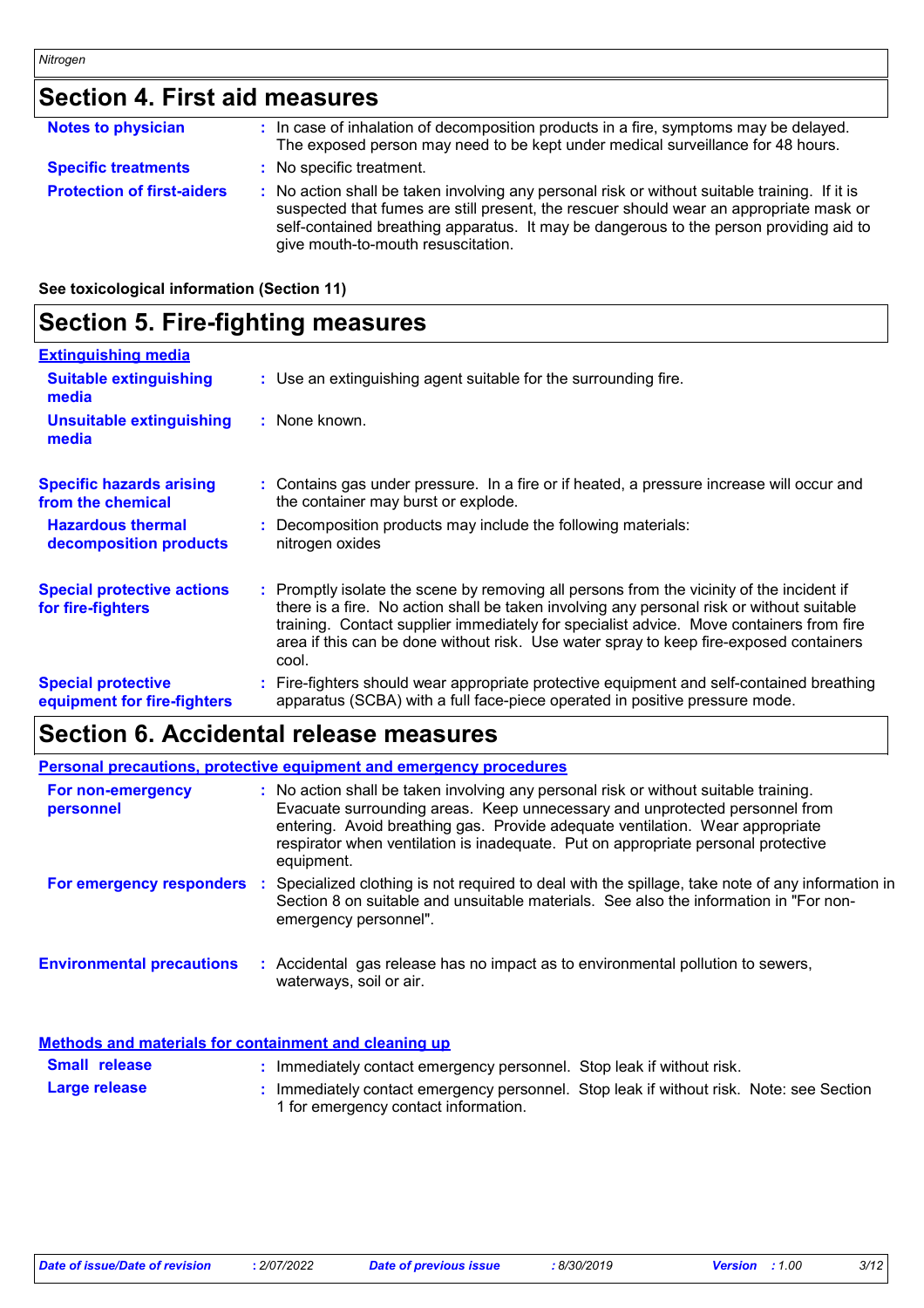# **Section 7. Handling and storage**

| <b>Precautions for safe handling</b>                                             |                                                                                                                                                                                                                                                                                                                                                                                                                                                                                                                                                                                                                 |
|----------------------------------------------------------------------------------|-----------------------------------------------------------------------------------------------------------------------------------------------------------------------------------------------------------------------------------------------------------------------------------------------------------------------------------------------------------------------------------------------------------------------------------------------------------------------------------------------------------------------------------------------------------------------------------------------------------------|
| <b>Protective measures</b>                                                       | : Put on appropriate personal protective equipment (see Section 8). Contains gas under<br>pressure. Avoid breathing gas. Use only with adequate ventilation. Wear appropriate<br>respirator when ventilation is inadequate. Do not puncture or incinerate container. Use<br>equipment rated for cylinder pressure. Close valve after each use and when empty.<br>Protect cylinders from physical damage; do not drag, roll, slide, or drop. Use a suitable<br>hand truck for cylinder movement.<br>Avoid contact with eyes, skin and clothing. Empty containers retain product residue<br>and can be hazardous. |
| <b>Advice on general</b><br>occupational hygiene                                 | : Eating, drinking and smoking should be prohibited in areas where this material is<br>handled, stored and processed.                                                                                                                                                                                                                                                                                                                                                                                                                                                                                           |
| <b>Conditions for safe storage,</b><br>including any<br><i>incompatibilities</i> | Store in accordance with local regulations. Store in an approved area. Store away from<br>direct sunlight in a dry, cool and well-ventilated area, away from incompatible materials<br>(see Section 10). Cylinders should be stored upright, with valve protection cap in place,<br>and firmly secured to prevent falling or being knocked over. Cylinder temperatures<br>should not exceed 52 °C (125 °F). Keep container tightly closed and sealed until ready<br>for use. See Section 10 for incompatible materials before handling or use.                                                                  |

# **Section 8. Exposure controls/personal protection**

| <b>Occupational exposure limits</b> |                                                                             |
|-------------------------------------|-----------------------------------------------------------------------------|
| <b>Ingredient name</b>              | <b>Exposure limits</b>                                                      |
| Nitrogen                            | <b>ACGIH TLV (United States, 3/2017). Oxygen</b><br>Depletion [Asphyxiant]. |

| <b>Appropriate engineering</b> | : Use only with adequate ventilation. Use process enclosures, local exhaust ventilation or |
|--------------------------------|--------------------------------------------------------------------------------------------|
| controls                       | other engineering controls to keep worker exposure to airborne contaminants below any      |
|                                | recommended or statutory limits.                                                           |

Wash hands, forearms and face thoroughly after handling chemical products, before **Individual protection measures** eating, smoking and using the lavatory and at the end of the working period.

**Eye/face protection :**

**Control parameters**

Safety eyewear complying with an approved standard should be used when a risk assessment indicates this is necessary to avoid exposure to liquid splashes, mists, gases or dusts. If contact is possible, the following protection should be worn, unless the assessment indicates a higher degree of protection: safety glasses with sideshields.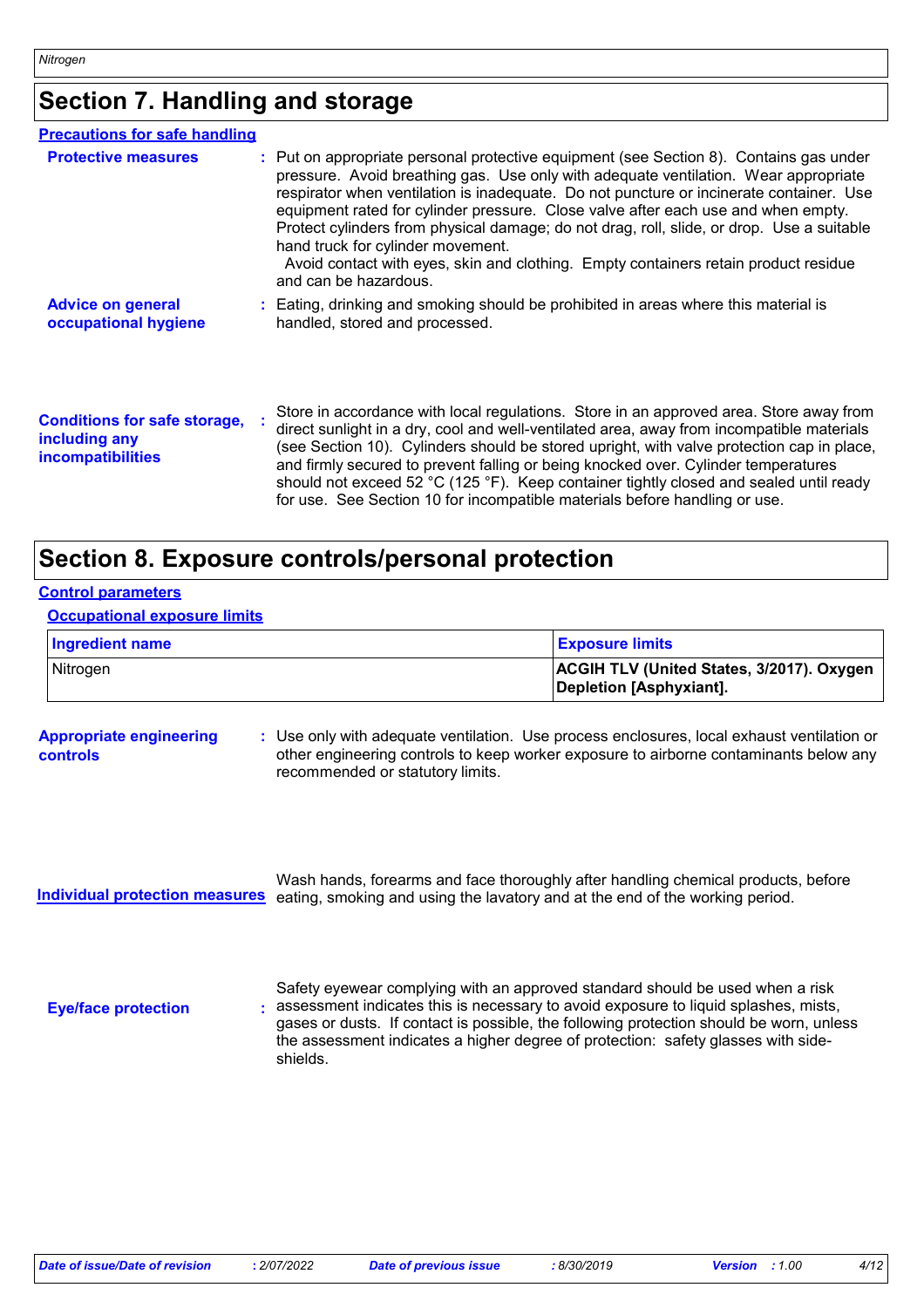# **Section 8. Exposure controls/personal protection**

| <b>Body protection</b>        | : Personal protective equipment for the body should be selected based on the task being<br>performed and the risks involved and should be approved by a specialist before<br>handling this product.                                                                                                                                                                                                                                                                                                                                                                                                                     |
|-------------------------------|-------------------------------------------------------------------------------------------------------------------------------------------------------------------------------------------------------------------------------------------------------------------------------------------------------------------------------------------------------------------------------------------------------------------------------------------------------------------------------------------------------------------------------------------------------------------------------------------------------------------------|
| <b>Respiratory protection</b> | The gas can cause asphyxiation without warning by replacing the oxygen in the air. If<br>: operating conditions cause high gas concentrations to be produced or any<br>recommended or statutory exposure limit is exceeded, use an air-fed respirator or self-<br>contained breathing apparatus. Respirators must be used according to a respiratory<br>protection program to ensure proper fitting, training, and other important aspects of<br>use. Respirator selection must be based on known or anticipated exposure levels, the<br>hazards of the product and the safe working limits of the selected respirator. |

# **Section 9. Physical and chemical properties**

| <b>Appearance</b>                                 |                                                                   |
|---------------------------------------------------|-------------------------------------------------------------------|
| <b>Physical state</b>                             | : Gas. [Compressed gas.]                                          |
| Color                                             | Colorless.                                                        |
| Odor                                              | : Odorless.                                                       |
| <b>Odor threshold</b>                             | : Not available.                                                  |
| pH                                                | : Not available.                                                  |
| <b>Melting point</b>                              | : $-210.01^{\circ}$ C ( $-346^{\circ}$ F)                         |
| <b>Boiling point</b>                              | : $-196^{\circ}$ C ( $-320.8^{\circ}$ F)                          |
| <b>Critical temperature</b>                       | : $-146.95^{\circ}$ C (-232.5 $^{\circ}$ F)                       |
| <b>Flash point</b>                                | [Product does not sustain combustion.]                            |
| <b>Evaporation rate</b>                           | : Not available.                                                  |
| <b>Flammability (solid, gas)</b>                  | : Not available.                                                  |
| Lower and upper explosive<br>(flammable) limits   | : Not available.                                                  |
| <b>Vapor pressure</b>                             | : Not available.                                                  |
| <b>Vapor density</b>                              | : $0.967$ (Air = 1) Liquid Density@BP: 50.46 lb/ft3 (808.3 kg/m3) |
| <b>Specific Volume (ft 3/lb)</b>                  | : 13.8889                                                         |
| Gas Density (lb/ft <sup>3</sup> )                 | : 0.072                                                           |
| <b>Relative density</b>                           | : Not applicable.                                                 |
| <b>Solubility</b>                                 | : Not available.                                                  |
| <b>Solubility in water</b>                        | : Not available.                                                  |
| <b>Partition coefficient: n-</b><br>octanol/water | : 0.67                                                            |
| <b>Auto-ignition temperature</b>                  | : Not available.                                                  |
| <b>Decomposition temperature</b>                  | : Not available.                                                  |
| <b>Viscosity</b>                                  | : Not applicable.                                                 |
| Flow time (ISO 2431)                              | : Not available.                                                  |
| <b>Molecular weight</b>                           | $: 28.02$ g/mole                                                  |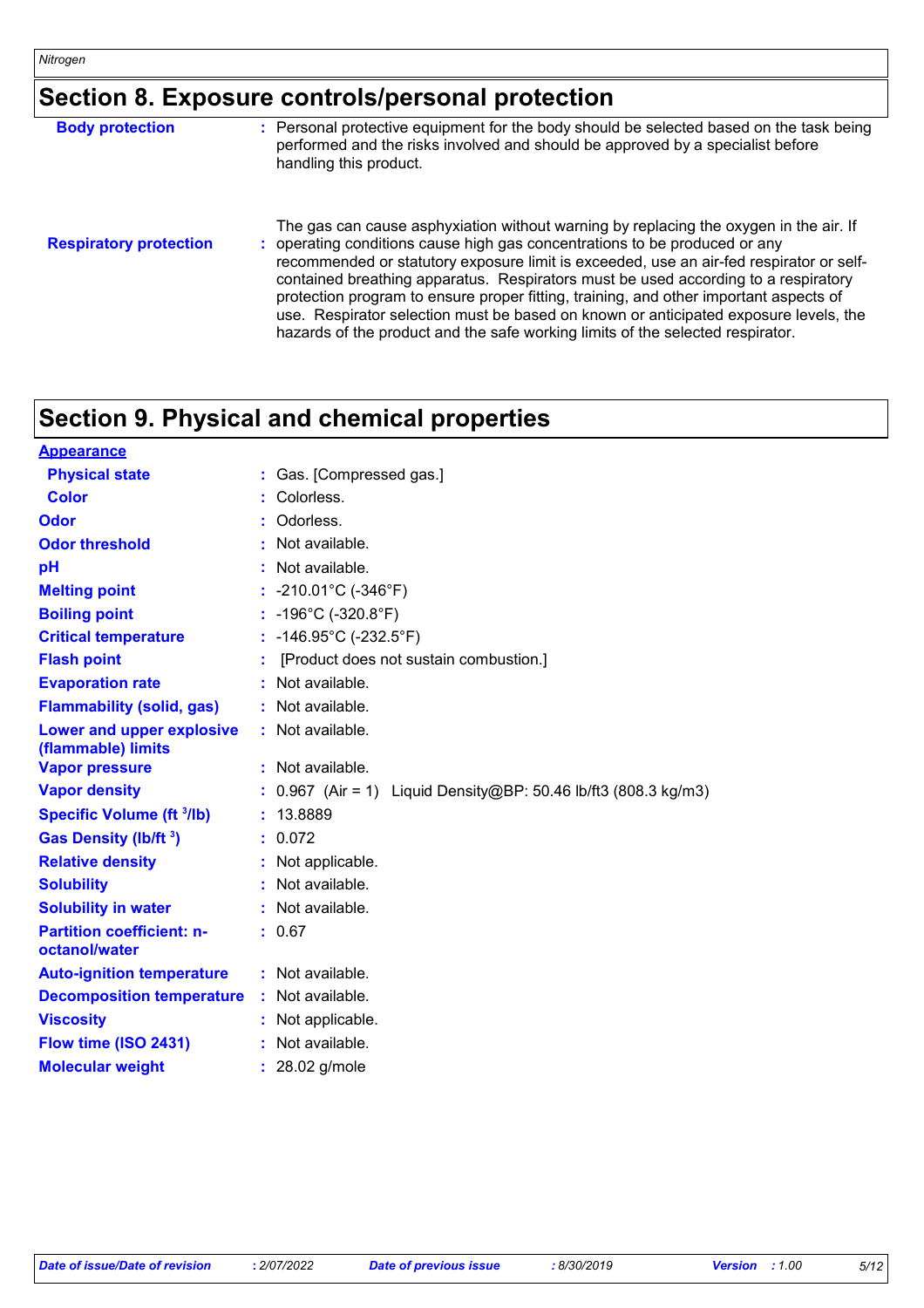| <b>Section 10. Stability and reactivity</b> |  |
|---------------------------------------------|--|
|---------------------------------------------|--|

| <b>Reactivity</b>                            | : No specific test data related to reactivity available for this product or its ingredients.              |
|----------------------------------------------|-----------------------------------------------------------------------------------------------------------|
| <b>Chemical stability</b>                    | : The product is stable.                                                                                  |
| <b>Possibility of hazardous</b><br>reactions | : Under normal conditions of storage and use, hazardous reactions will not occur.                         |
| <b>Conditions to avoid</b>                   | : Do not allow gas to accumulate in low or confined areas.                                                |
| <b>Incompatible materials</b>                | : No specific data.                                                                                       |
| <b>Hazardous decomposition</b><br>products   | : Under normal conditions of storage and use, hazardous decomposition products should<br>not be produced. |

**Hazardous polymerization :** Under normal conditions of storage and use, hazardous polymerization will not occur.

# **Section 11. Toxicological information**

# **Information on toxicological effects**

**Acute toxicity**

Not available.

### **Irritation/Corrosion**

Not available.

# **Sensitization**

Not available.

# **Mutagenicity**

Not available.

### **Carcinogenicity**

Not available.

### **Reproductive toxicity**

Not available.

### **Teratogenicity**

Not available.

### **Specific target organ toxicity (single exposure)**

Not available.

# **Specific target organ toxicity (repeated exposure)**

Not available.

### **Aspiration hazard**

Not available.

#### **Information on the likely routes of exposure :** Not available.

# **Potential acute health effects**

**Eye contact :** Contact with rapidly expanding gas may cause burns or frostbite.

**Inhalation :** At very high concentrations, can displace the normal air and cause suffocation from lack of oxygen.

*Date of issue/Date of revision* **:** *2/07/2022 Date of previous issue : 8/30/2019 Version : 1.00 6/12*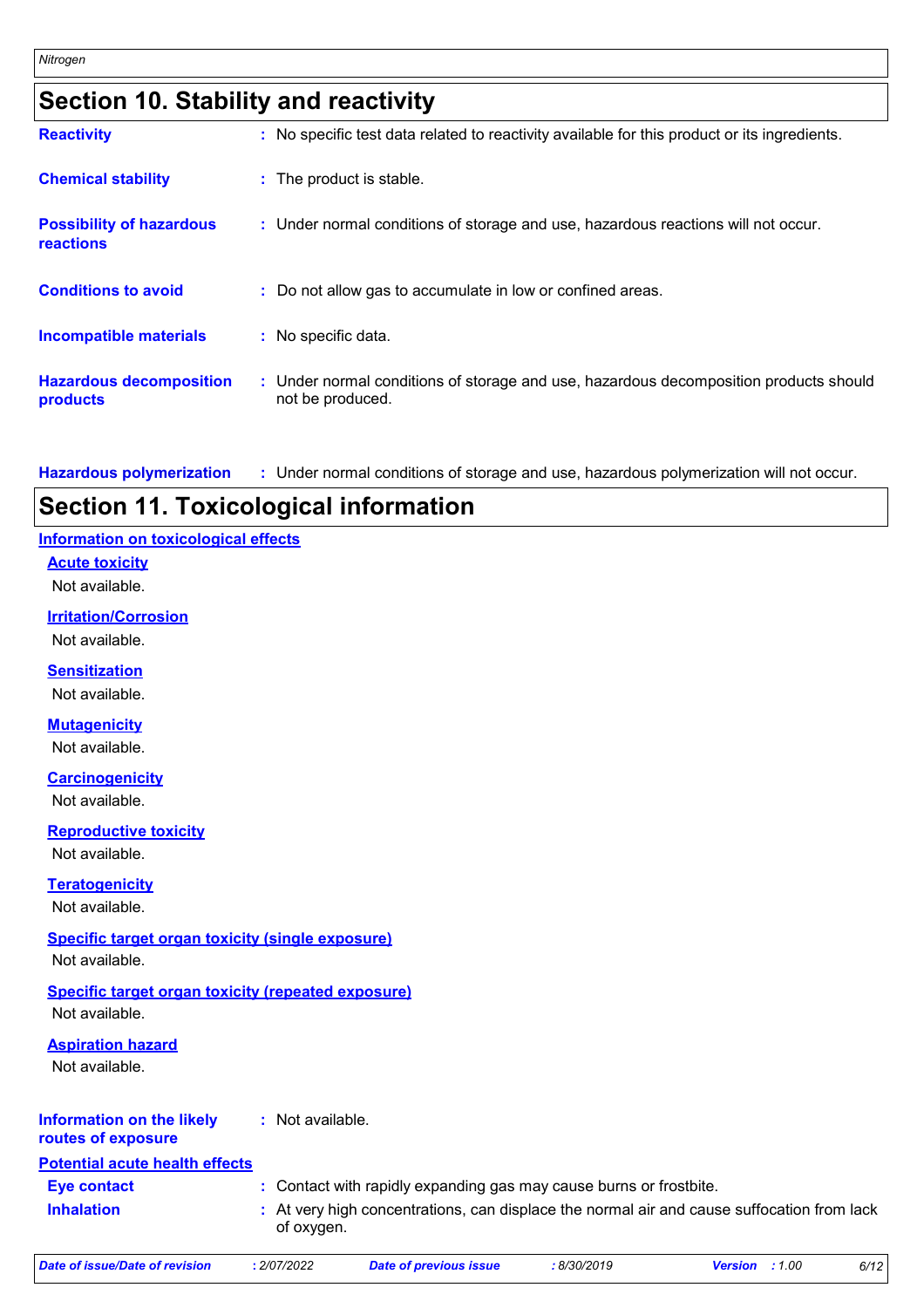# **Section 11. Toxicological information**

| <b>Skin contact</b> | : Contact with rapidly expanding gas may cause burns or frostbite.                                               |
|---------------------|------------------------------------------------------------------------------------------------------------------|
| <b>Ingestion</b>    | : As this product is a gas, refer to the inhalation section.                                                     |
|                     | الممتلا والمتعاط والمستطرات والمتماز والمتحال والمتاحين والمتحال والمتحارب والمتحا والمتحامين والمستحلف والمستحل |

### **Symptoms related to the physical, chemical and toxicological characteristics**

| <b>Eye contact</b>  | : No specific data. |
|---------------------|---------------------|
| <b>Inhalation</b>   | : No specific data. |
| <b>Skin contact</b> | : No specific data. |
| <b>Ingestion</b>    | : No specific data. |

# **Delayed and immediate effects and also chronic effects from short and long term exposure**

| <b>Short term exposure</b>                        |                                                     |
|---------------------------------------------------|-----------------------------------------------------|
| <b>Potential immediate</b><br>effects             | : Not available.                                    |
| <b>Potential delayed effects</b>                  | $:$ Not available.                                  |
| Long term exposure                                |                                                     |
| <b>Potential immediate</b><br>effects             | : Not available.                                    |
| <b>Potential delayed effects : Not available.</b> |                                                     |
| <b>Potential chronic health effects</b>           |                                                     |
| Not available.                                    |                                                     |
| <b>General</b>                                    | : No known significant effects or critical hazards. |
| <b>Carcinogenicity</b>                            | : No known significant effects or critical hazards. |
| <b>Mutagenicity</b>                               | : No known significant effects or critical hazards. |
| <b>Teratogenicity</b>                             | : No known significant effects or critical hazards. |
| <b>Developmental effects</b>                      | No known significant effects or critical hazards.   |
| <b>Fertility effects</b>                          | : No known significant effects or critical hazards. |
|                                                   |                                                     |

# **Numerical measures of toxicity**

**Acute toxicity estimates**

Not available.

# **Section 12. Ecological information**

### **Toxicity**

Not available.

### **Persistence and degradability**

Not available.

### **Bioaccumulative potential**

| <b>Product/ingredient name</b> | <b>LogP</b> <sub>ow</sub> | <b>BCF</b> | <b>Potential</b> |
|--------------------------------|---------------------------|------------|------------------|
| Nitrogen                       | 0.67                      |            | low              |

### **Mobility in soil**

**Soil/water partition**  coefficient (Koc)

**:** Not available.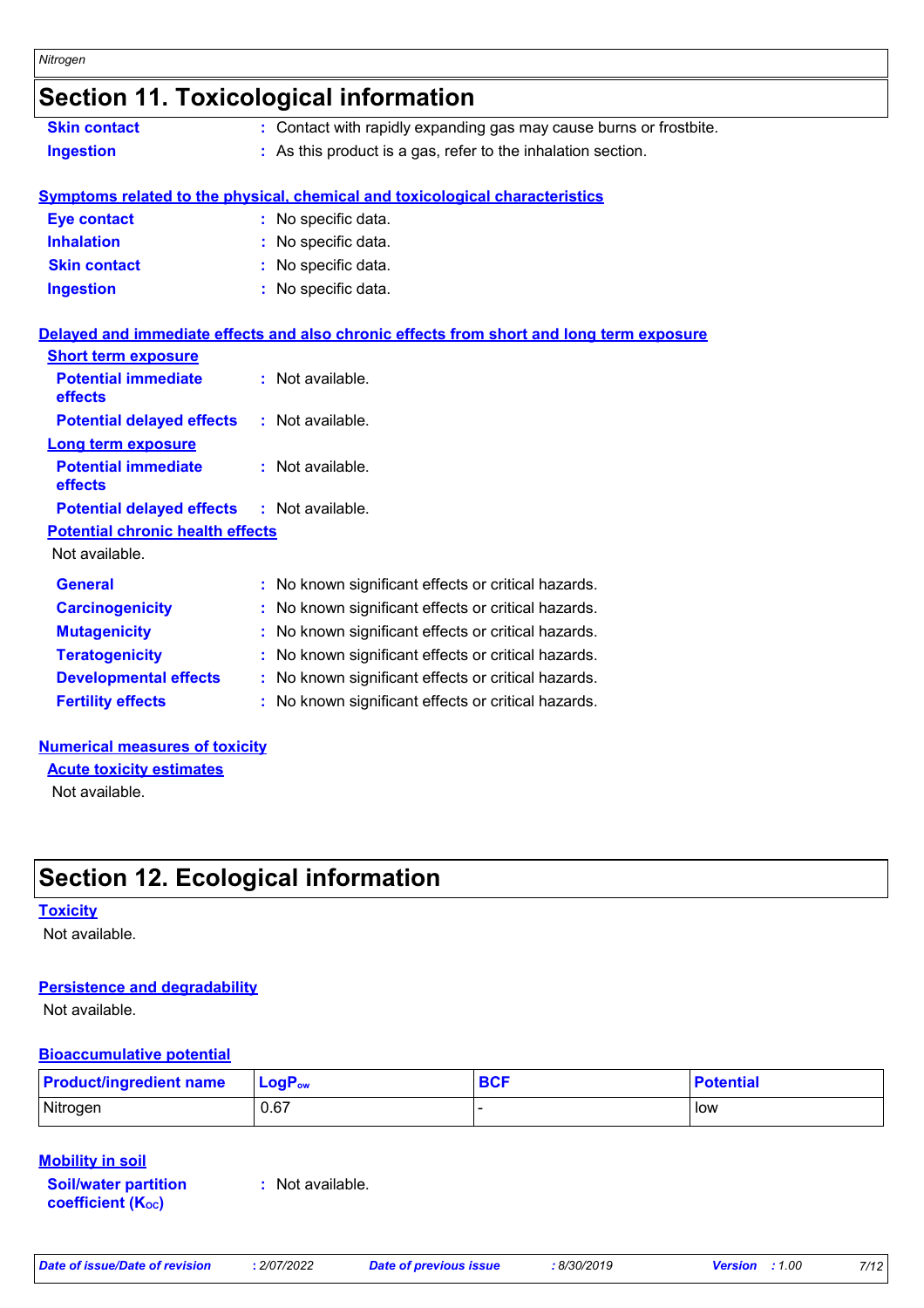# **Section 12. Ecological information**

**Other adverse effects** : No known significant effects or critical hazards.

# **Section 13. Disposal considerations**

### **Disposal methods :**

This material and its container must be disposed of in a safe way. Empty containers or liners may retain some product residues. Do not puncture or incinerate container.

# **Section 14. Transport information**

|                                      | <b>DOT</b>                     | <b>TDG</b>                     | <b>Mexico</b>                  | <b>IMDG</b>                    | <b>IATA</b>                    |
|--------------------------------------|--------------------------------|--------------------------------|--------------------------------|--------------------------------|--------------------------------|
| <b>UN number</b>                     | <b>UN1066</b>                  | <b>UN1066</b>                  | <b>UN1066</b>                  | <b>UN1066</b>                  | <b>UN1066</b>                  |
| <b>UN proper</b><br>shipping name    | NITROGEN,<br><b>COMPRESSED</b> | NITROGEN,<br><b>COMPRESSED</b> | NITROGEN,<br><b>COMPRESSED</b> | NITROGEN,<br><b>COMPRESSED</b> | NITROGEN,<br><b>COMPRESSED</b> |
| <b>Transport</b><br>hazard class(es) | 2.2<br><b>NON-FLAMMABLE GA</b> | 2.2                            | 2.2                            | 2.2                            | 2.2                            |
| <b>Packing group</b>                 |                                |                                |                                |                                |                                |
| <b>Environmental</b><br>hazards      | No.                            | No.                            | No.                            | No.                            | No.                            |

**"Refer to CFR 49 (or authority having jurisdiction) to determine the information required for shipment of the product."** 

### **Limited quantity** Yes. **: Quantity limitation** Passenger aircraft/rail: 75 kg. Cargo aircraft: 150 kg. **Quantity limitation** Passenger and Cargo Aircraft: 75 kg. Cargo Aircraft Only: 150 kg. **: Additional information Special precautions for user Transport within user's premises:** always transport in closed containers that are **: Transport in bulk according :** Not available. **to Annex II of MARPOL and the IBC Code** upright and secure. Ensure that persons transporting the product know what to do in the event of an accident or spillage. Product classified as per the following sections of the Transportation of Dangerous **:** Goods Regulations: 2.13-2.17 (Class 2). **Explosive Limit and Limited Quantity Index** 0.125 **Passenger Carrying Road or Rail Index** 75 **DOT Classification TDG Classification IATA**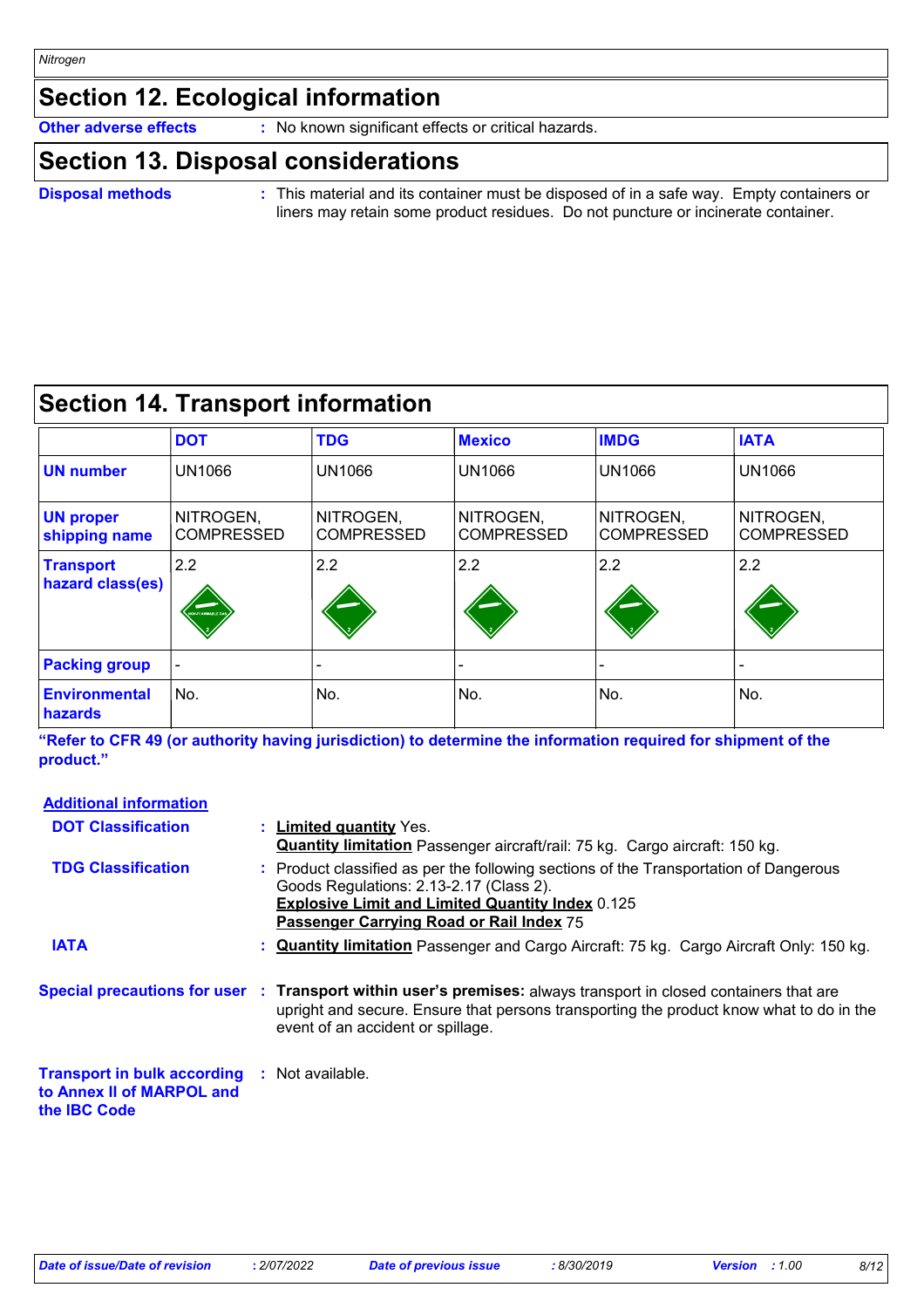# **Section 15. Regulatory information**

| <b>U.S. Federal regulations</b>                                                   | : TSCA 8(a) CDR Exempt/Partial exemption: This material is listed or exempted.            |
|-----------------------------------------------------------------------------------|-------------------------------------------------------------------------------------------|
| <b>Clean Air Act Section 112</b><br>(b) Hazardous Air<br><b>Pollutants (HAPs)</b> | : Not listed                                                                              |
| <b>Clean Air Act Section 602</b><br><b>Class I Substances</b>                     | : Not listed                                                                              |
| <b>Clean Air Act Section 602</b><br><b>Class II Substances</b>                    | : Not listed                                                                              |
| <b>DEA List I Chemicals</b><br>(Precursor Chemicals)                              | : Not listed                                                                              |
| <b>DEA List II Chemicals</b><br><b>(Essential Chemicals)</b>                      | : Not listed                                                                              |
| <b>SARA 302/304</b>                                                               |                                                                                           |
| <b>Composition/information on ingredients</b>                                     |                                                                                           |
| No products were found.                                                           |                                                                                           |
| <b>SARA 304 RQ</b>                                                                | : Not applicable.                                                                         |
| <b>SARA 311/312</b>                                                               |                                                                                           |
| <b>Classification</b>                                                             | : Refer to Section 2: Hazards Identification of this SDS for classification of substance. |
| <b>State regulations</b>                                                          |                                                                                           |
| <b>Massachusetts</b>                                                              | : This material is listed.                                                                |
| <b>New York</b>                                                                   | This material is not listed.                                                              |
| <b>New Jersey</b>                                                                 | : This material is listed.                                                                |
| <b>Pennsylvania</b>                                                               | : This material is listed.                                                                |
| <b>International requlations</b>                                                  |                                                                                           |
|                                                                                   | <b>Chemical Weapon Convention List Schedules I, II &amp; III Chemicals</b>                |
| Not listed.                                                                       |                                                                                           |
| <b>Montreal Protocol (Annexes A, B, C, E)</b><br>Not listed.                      |                                                                                           |
| Not listed.                                                                       | <b>Stockholm Convention on Persistent Organic Pollutants</b>                              |
|                                                                                   | <b>Rotterdam Convention on Prior Informed Consent (PIC)</b>                               |
| Not listed.                                                                       |                                                                                           |
| <b>UNECE Aarhus Protocol on POPs and Heavy Metals</b>                             |                                                                                           |
| Not listed.                                                                       |                                                                                           |
| <b>Inventory list</b>                                                             |                                                                                           |
| <b>Australia</b>                                                                  | This material is listed or exempted.                                                      |
| <b>Canada</b>                                                                     | This material is listed or exempted.                                                      |
| <b>China</b>                                                                      | This material is listed or exempted.                                                      |
| <b>Europe</b>                                                                     | This material is listed or exempted.                                                      |
| <b>Japan</b>                                                                      | Japan inventory (ENCS): Not determined.<br>Japan inventory (ISHL): Not determined.        |
| <b>Malaysia</b>                                                                   | Not determined.                                                                           |
| <b>New Zealand</b>                                                                | This material is listed or exempted.                                                      |
| <b>Philippines</b>                                                                | This material is listed or exempted.                                                      |
| <b>Republic of Korea</b>                                                          | This material is listed or exempted.                                                      |
|                                                                                   |                                                                                           |

*Date of issue/Date of revision* **:** *2/07/2022 Date of previous issue : 8/30/2019 Version : 1.00 9/12*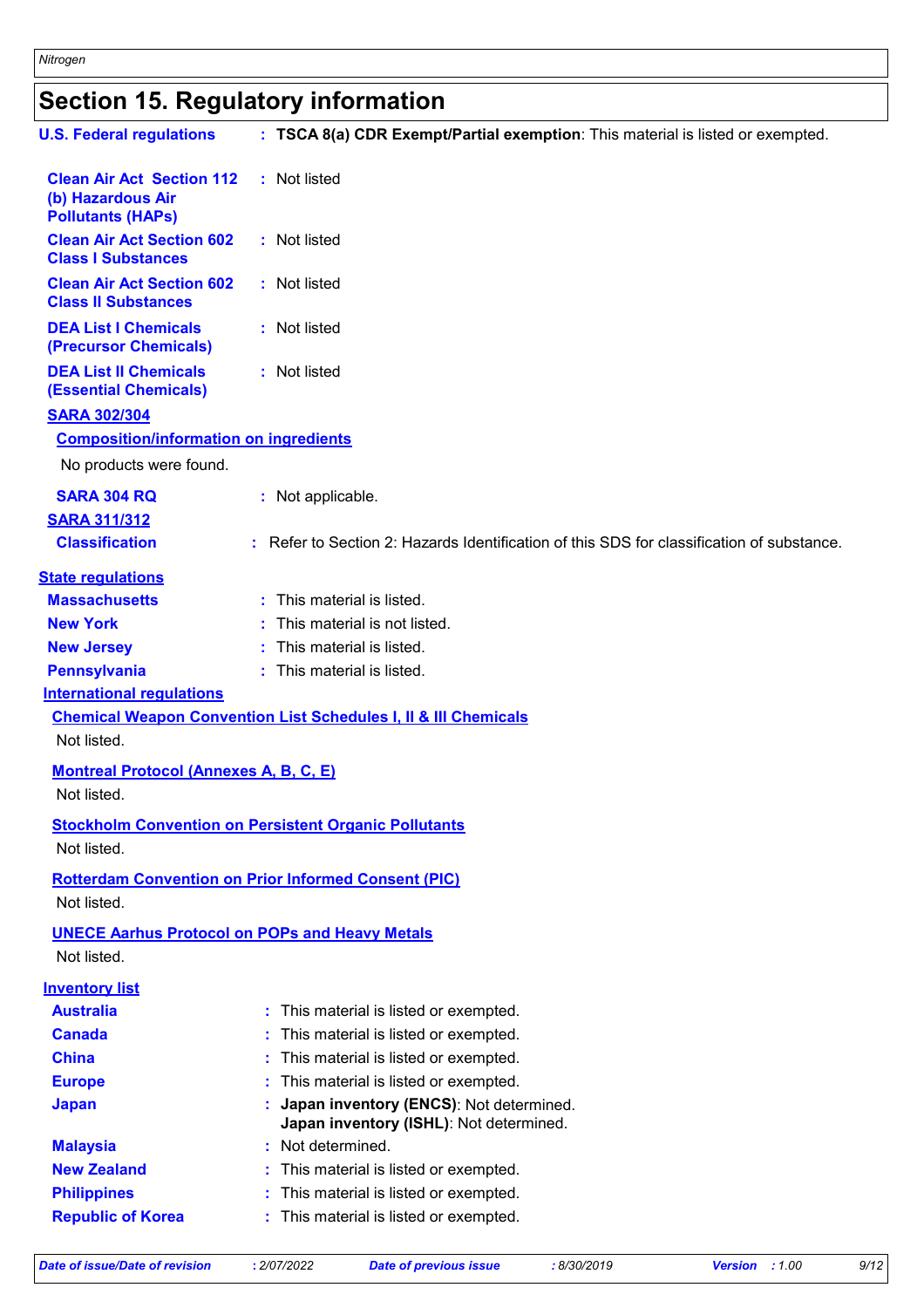# **Section 15. Regulatory information**

| <b>Taiwan</b>        | : This material is listed or exempted. |  |
|----------------------|----------------------------------------|--|
| <b>Thailand</b>      | : Not determined.                      |  |
| <b>Turkey</b>        | : Not determined.                      |  |
| <b>United States</b> | : This material is listed or exempted. |  |
| <b>Viet Nam</b>      | : Not determined.                      |  |

# **Section 16. Other information**





**Caution: HMIS® ratings are based on a 0-4 rating scale, with 0 representing minimal hazards or risks, and 4 representing significant hazards or risks. Although HMIS® ratings and the associated label are not required on SDSs or products leaving a facility under 29 CFR 1910.1200, the preparer may choose to provide them. HMIS® ratings are to be used with a fully implemented HMIS® program. HMIS® is a registered trademark and service mark of the American Coatings Association, Inc.**

**The customer is responsible for determining the PPE code for this material. For more information on HMIS® Personal Protective Equipment (PPE) codes, consult the HMIS® Implementation Manual.**

### **National Fire Protection Association (U.S.A.)**



**Reprinted with permission from NFPA 704-2001, Identification of the Hazards of Materials for Emergency Response Copyright ©1997, National Fire Protection Association, Quincy, MA 02269. This reprinted material is not the complete and official position of the National Fire Protection Association, on the referenced subject which is represented only by the standard in its entirety.**

**Copyright ©2001, National Fire Protection Association, Quincy, MA 02269. This warning system is intended to be interpreted and applied only by properly trained individuals to identify fire, health and reactivity hazards of chemicals. The user is referred to certain limited number of chemicals with recommended classifications in NFPA 49 and NFPA 325, which would be used as a guideline only. Whether the chemicals are classified by NFPA or not, anyone using the 704 systems to classify chemicals does so at their own risk.**

# **Procedure used to derive the classification**

| <b>Classification</b>                                       |  |                                                                                                                                                                                                                                                                                                                                                                                                                                                                           | <b>Justification</b>               |
|-------------------------------------------------------------|--|---------------------------------------------------------------------------------------------------------------------------------------------------------------------------------------------------------------------------------------------------------------------------------------------------------------------------------------------------------------------------------------------------------------------------------------------------------------------------|------------------------------------|
| GASES UNDER PRESSURE - Compressed gas<br>SIMPLE ASPHYXIANTS |  |                                                                                                                                                                                                                                                                                                                                                                                                                                                                           | Expert judgment<br>Expert judgment |
| <u>History</u>                                              |  |                                                                                                                                                                                                                                                                                                                                                                                                                                                                           |                                    |
| <b>Date of printing</b>                                     |  | : 4/30/2019                                                                                                                                                                                                                                                                                                                                                                                                                                                               |                                    |
| Date of issue/Date of<br>revision                           |  | : 4/30/2019                                                                                                                                                                                                                                                                                                                                                                                                                                                               |                                    |
| Date of previous issue                                      |  | : 4/30/2019                                                                                                                                                                                                                                                                                                                                                                                                                                                               |                                    |
| <b>Version</b>                                              |  | : 1.03                                                                                                                                                                                                                                                                                                                                                                                                                                                                    |                                    |
| <b>Key to abbreviations</b>                                 |  | $\therefore$ ATE = Acute Toxicity Estimate<br><b>BCF</b> = Bioconcentration Factor<br>GHS = Globally Harmonized System of Classification and Labelling of Chemicals<br>IATA = International Air Transport Association<br>IBC = Intermediate Bulk Container<br><b>IMDG = International Maritime Dangerous Goods</b><br>LogPow = logarithm of the octanol/water partition coefficient<br>MARPOL = International Convention for the Prevention of Pollution From Ships, 1973 |                                    |

| Date of issue/Date of revision | . 2/07/2022 | <b>Date of previous issue</b> | : 8/30/2019 | <b>Version</b> : 1.00 | 10/12 |
|--------------------------------|-------------|-------------------------------|-------------|-----------------------|-------|
|                                |             |                               |             |                       |       |